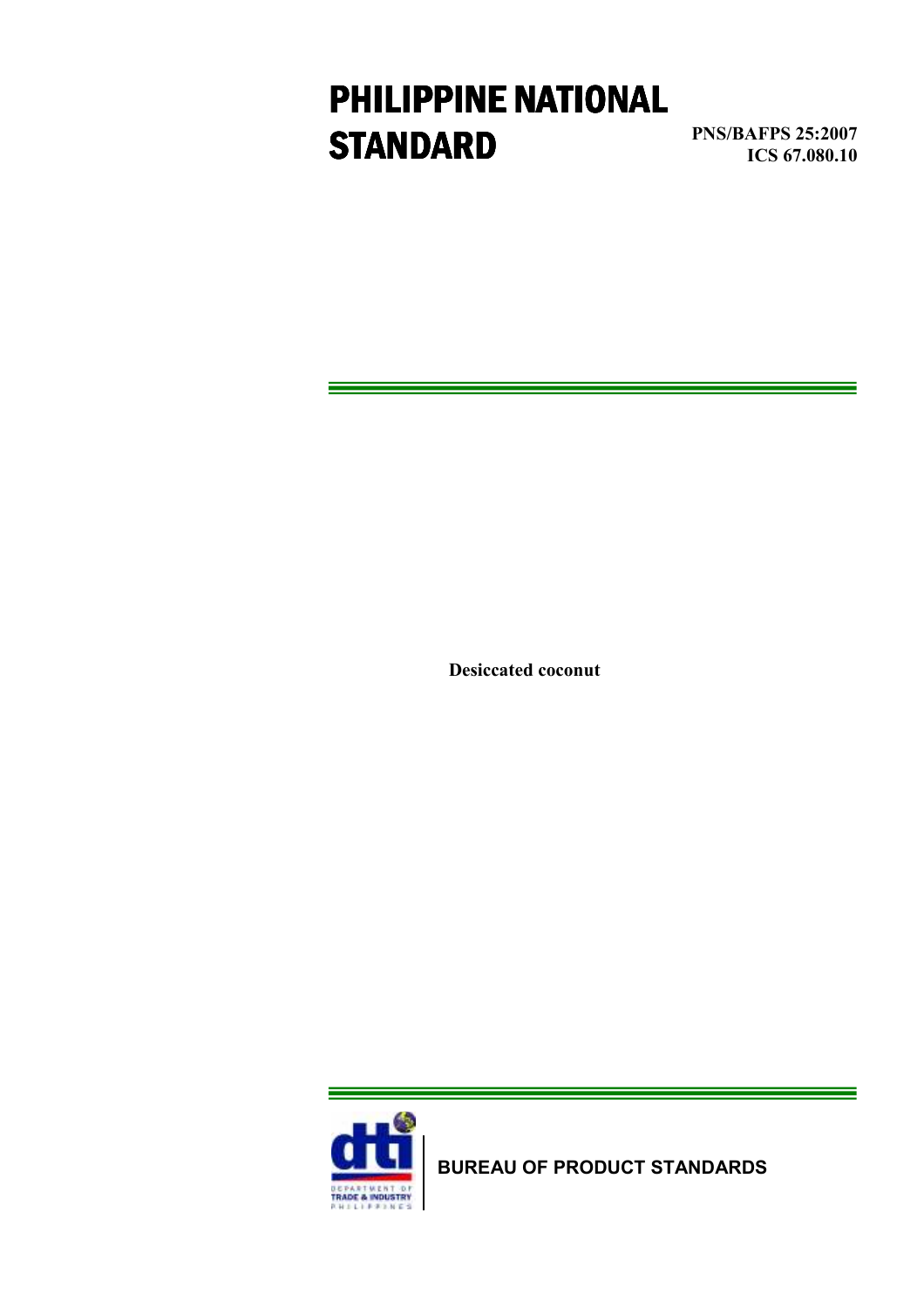#### Foreword

The proposal for revising the current Codex standard for desiccated coconut (DCN) and the need to adopt a national standard emanated from the initiative of the private sector. Manufacturers believed that the provisions stated in the standard are not anymore reflective of current practices. The focal concern was amending the minimum oil content. It is a known fact that the fat of the coconut provides the distinctive, tropical flavor in the fruit. Thus, it is an indicator of the quality of DCN. Others changes include classifying DCN according to the granulometry of the product, modifying the quality criteria, improving the analytical characteristic, and specifying the microbiological standards.

A formal technical working group was not created. However, the establishment of the Philippine National Standard (PNS) was done in close collaboration and consultation with the major DCN producers.

This standard was created to provide a common language on the classification of DCN, essential composition and quality factors, allowed food additives, contaminants, hygiene, packaging, transport and storage, labeling requirements and methods of analysis and sampling.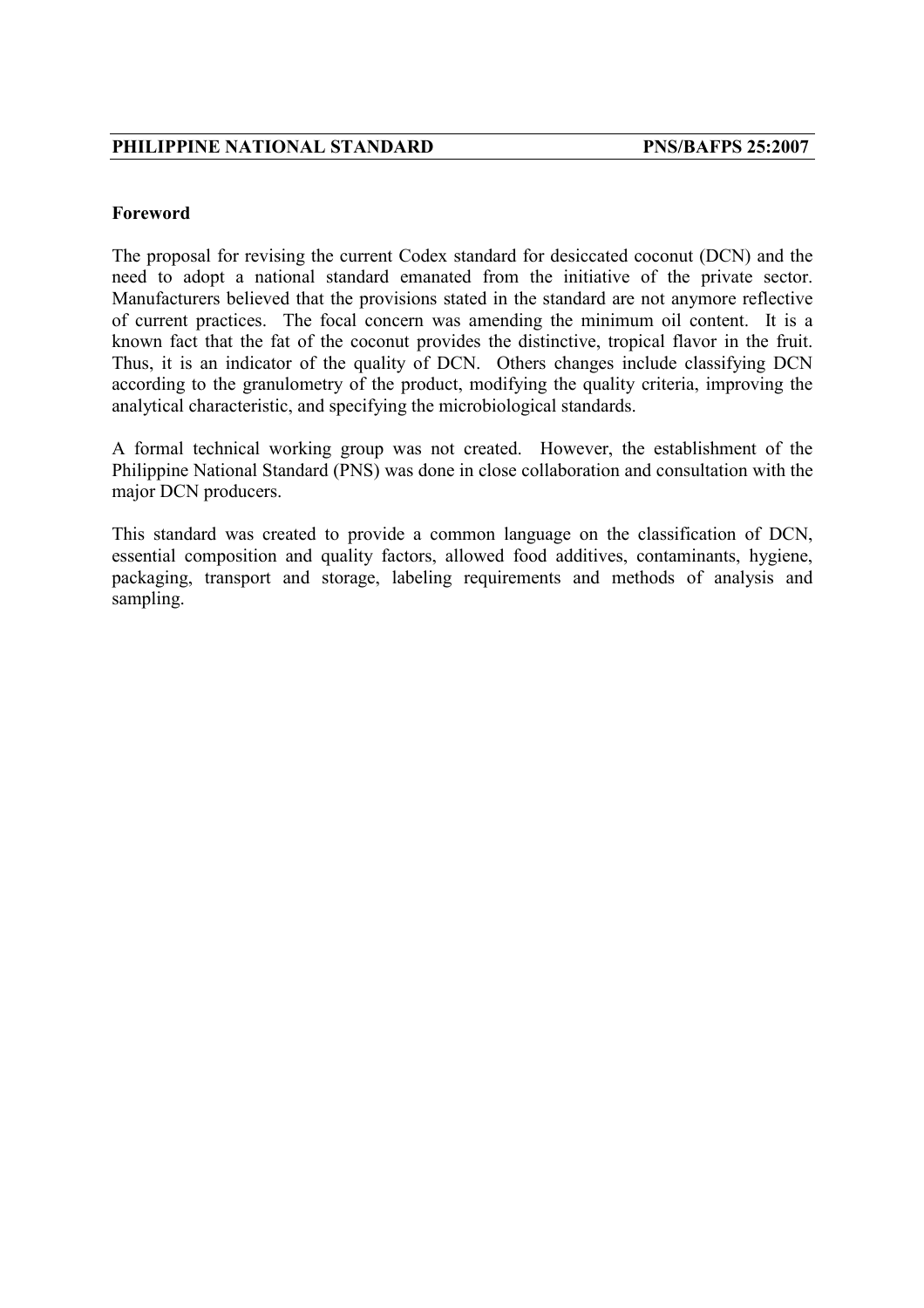# PHILIPPINE NATIONAL STANDARD PNS/BAFPS 25:2007 Desiccated coconut

#### 1 Scope

This standard applies to full fat desiccated coconut and exclude products resulting from further processing of desiccated coconut (such as sweetening, toasting and creaming).

#### 2 References

Codex Standard for Grated Desiccated Coconut (CODEX STAN 177-1991) Codex Alimentarius Volume 5A-1994 is indispensable for the application of this document. For dated references, only the edition cited applies. For undated references, the latest edition of the referenced document (including any amendments) applies.

#### 3 Definitions

For the purpose of this standard the following definitions apply.

#### 3.1

#### desiccated coconut (DCN)

finished product obtained by drying the granulated or shredded full fat white meat of the fresh mature coconut kernel processed, so as to be suitable for human consumption

In aqueous process where the meat is subject to pressing to obtain coconut cream before drying, the resulting product (whether pure or blended) shall not be classified as desiccated coconut but as reduced fat dehydrated coconut and shall be labeled as such.

#### 3.2

#### coconut

refers exclusively to the coconut palm, Cocos nucifera L. or its components, including its drupe or fruit which contains a unique range of oils, proteins, carbohydrates (including dietary fiber), sugars, minerals and water, and the aqueous effusion from the inflorescence

# 3.3

#### kernel

the solid endosperm of the coconut fruit covered by a brown outer skin or testa. The kernel consists of cellular layer commonly termed as coconut meat

#### 3.4

#### mature coconut

refers to 11-month – 12-month old harvested coconut

#### 3.5

#### paring

the testa and the outer portion of the kernel removed during peeling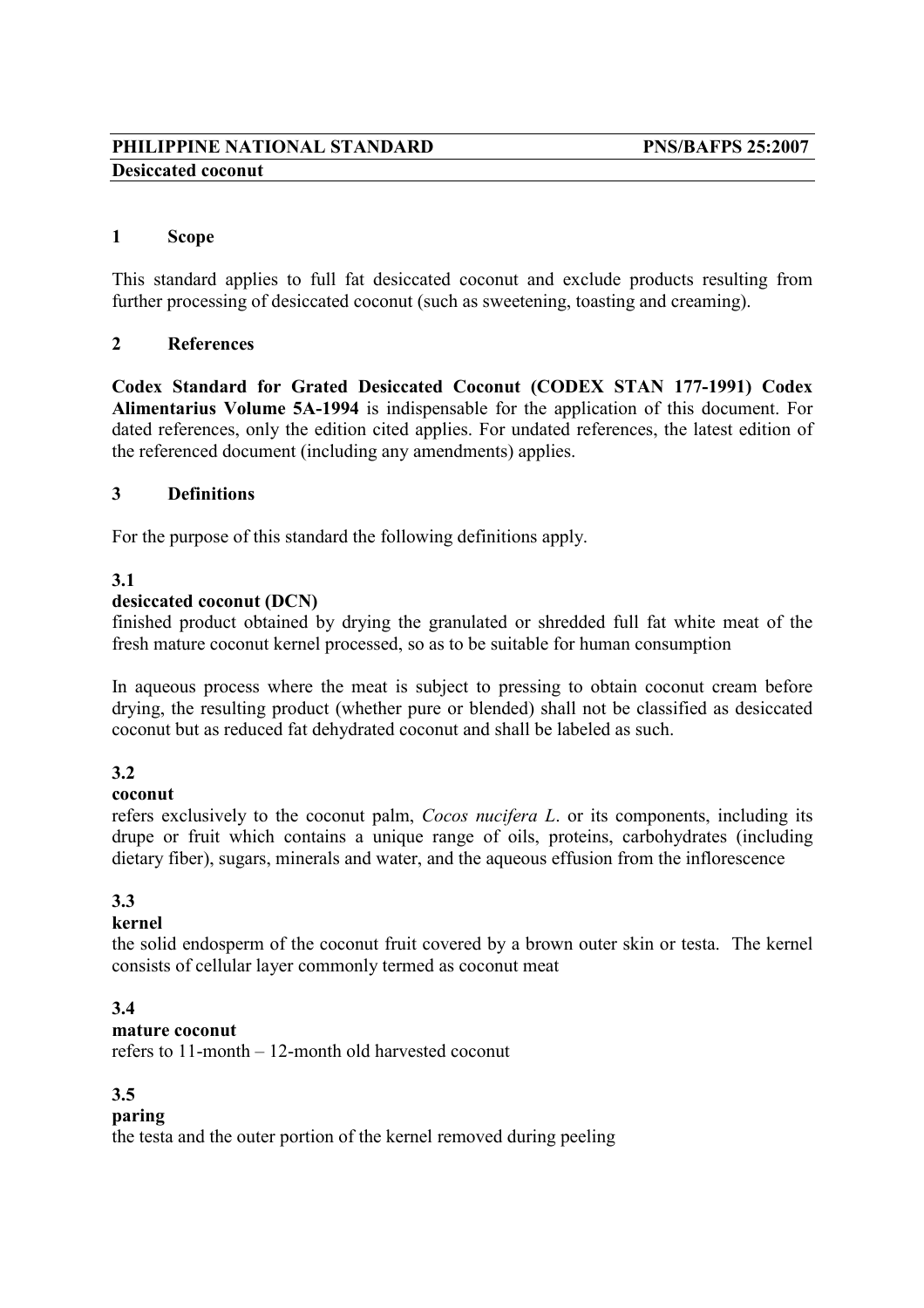## 4 Classification

4.1 Desiccated coconut is classified for the purposes of commercialization into three types according to the granulometry of the product:

## 4.1.1 Extra-fine desiccated coconut

| Sieve square apertures,<br>mm | <b>US Sieve series #</b> | % Retained |
|-------------------------------|--------------------------|------------|
|                               |                          |            |
| 0.85                          | 20                       | $10$ max.  |
| 0.60                          | 30                       | 45 max.    |

## 4.1.2 Fine desiccated coconut

| Sieve square apertures,<br>mm | <b>US Sieve series #</b> | % Retained |
|-------------------------------|--------------------------|------------|
|                               |                          |            |
| 1.40                          | 14                       | $10$ max.  |
| 0.71                          | つく                       | 70 min.    |

#### 4.1.3 Medium desiccated coconut

| Sieve square apertures, | US Sieve series # | % Retained |
|-------------------------|-------------------|------------|
| mm                      |                   |            |
| 4.75                    |                   |            |
| 2.80                    |                   | 4 max.     |
| 140                     | 14                | 76 max.    |

4.2 Unclassified desiccated coconut covers all "fancy cuts" or special cuts (i.e. tender or thin flakes, long and thin chips, extra fancy shreds, long shreds, standard shreds, etc.)

# 5 Essential composition and quality factors

#### 5.1 Basic ingredient

Coconut as defined in 3.2. Desiccated coconut shall be prepared form the full fat white meat of the whole coconut without undergoing any pressing. The fruit shall be wholesome and free of disease.

# 5.2 Quality criteria

5.2.1 The color shall be natural white to light creamy white.

5.2.2 The taste shall be sweet and pleasant without any off-flavors due to deterioration or absorption of extraneous substances.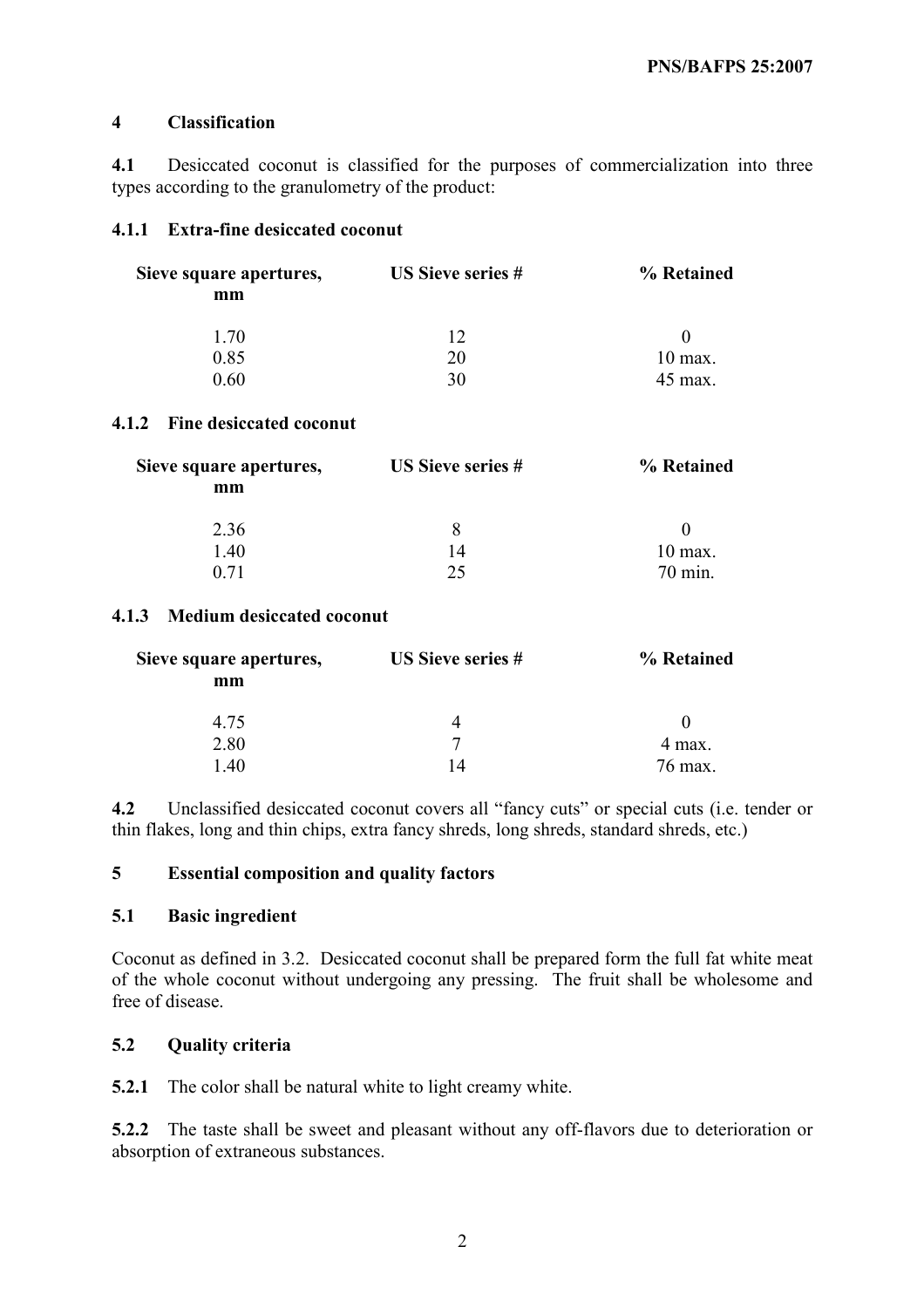5.2.3 The odor shall be sweet and pleasant and shall not be mouldy, fermented, rancid, cheesy, smoky, soapy, sour or possess any undesirable odor.

## 5.3 Analytical characteristic

#### 5.3.1 Total acidity of extracted oil

The total acidity of extracted oil from desiccated coconut shall not be more than 0.15 % m/m calculated as lauric acid or 0.21 % as oleic acid.

## 5.3.2 Moisture

The moisture content of desiccated coconut shall not exceed 3 % m/m for fine (macaroon) and extra fine, 3.8 % m/m for medium and coarse, and 4.5 % m/m for other cuts (special).

## 5.3.3 Oil content

The oil content of desiccated coconut shall not be less than 62 % m/m.

#### 5.3.4 Extraneous vegetable matter

The extraneous vegetable matter consisting exclusively of fragments of fiber, parings and burnt particles in medium and coarse cuts shall not exceed 15 fragments per 100 g 55 for fine and 75 for extra fine.

#### 5.4 Microbiological standards

The microbial count shall not exceed the following limits.

| <b>Maximum limits</b>           |  |
|---------------------------------|--|
| Negative in 25 grams            |  |
| $5,000$ cfu/gram                |  |
| 50 cfu/gram                     |  |
| 100 cfu/gram                    |  |
| 100 cfu/gram                    |  |
| $\langle$ 3mpn/g (Not detected) |  |
|                                 |  |

#### 6 Food additives

Food additives when used should be in accordance with the current regulations of Bureau of Food and Drugs (BFAD) and standards approved by the Codex Alimentarius Commission for this product.

#### 6.1 Sulfur dioxide 200 mg/kg

Maximum level in the final product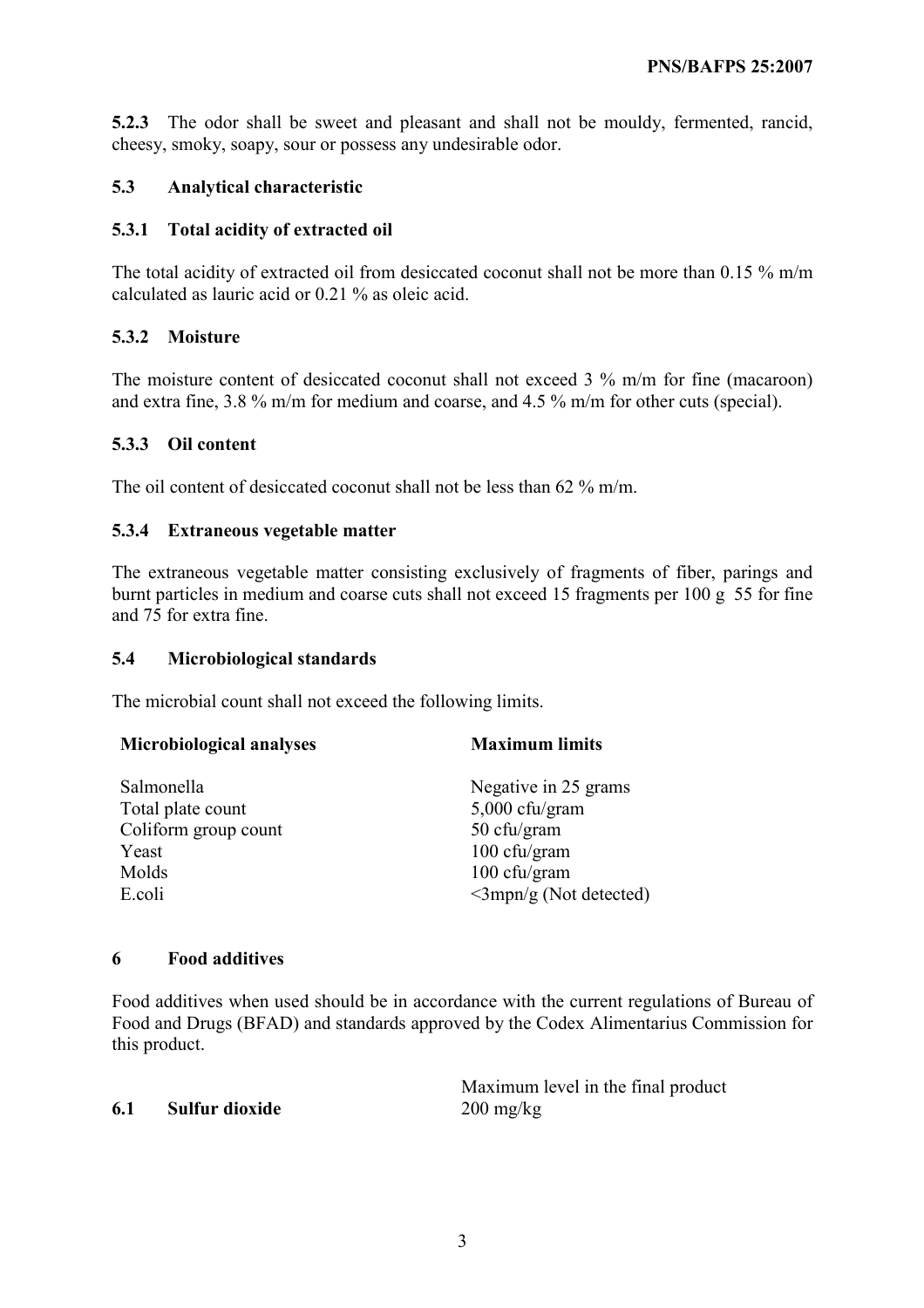# 7 Contaminants

# 7.1 Heavy metals

The product covered by this Standard shall comply with those maximum levels for heavy metals established by the Codex Alimentarius Commission for these products.

# 7.2 Pesticide residues

The products covered by this Standard shall comply with those maximum residue limits established by the Codex Alimentarius Commission for these products.

# 8 Hygiene

8.1 It is recommended that the product covered by the provisions of this standard be prepared and handled in accordance with the appropriate sections of the Recommended International Code of Practice-General Principles of Food Hygiene (CAC/RCP 1-1969, Rev. 2 (1985) Codex Alimentarius Volume 1), and other Codes of Practice recommended by the Codex Alimentarius Commission, which are relevant to this product.

8.2 To the extent possible in Good Manufacturing Practice (GMP) as stated under the Bureau of Food and Drugs (BFAD) Administrative Order (A.O.) 153 s. 2004, the product shall be free from objectionable matter.

8.3 When tested by appropriate methods of sampling and examination, the product:

- a) shall be free from microorganisms in amounts which may represent a hazard to health,
- b) shall be free from parasites which may represent a hazard to health,
- c) shall not contain any substance originating from microorganisms in amounts which may represent a hazard to health.

# 9 Packaging, transport and storage

9.1 Full fat desiccated coconut shall be packaged, transported and stored in food grade containers which will safeguard the hygienic, technological and organoleptic qualities of the standard.

9.2 The packaging material of food grade quality shall be such as to protect against bacteriological and other contamination; it shall protect the product as far as possible against any infiltration of moisture, rehydration and against leaking. The packaging material shall not impart any odor, taste or color or any other extraneous property to the product and shall not result in contamination of the product with the packaging material.

# 10 Labelling

In addition to the requirements of the Codex General Standard for Labelling of Pre-packaged Foods (Codex Stan 1-1985, Rev.1-1991) and the current BFAD regulations on labelling, the following specific provisions apply: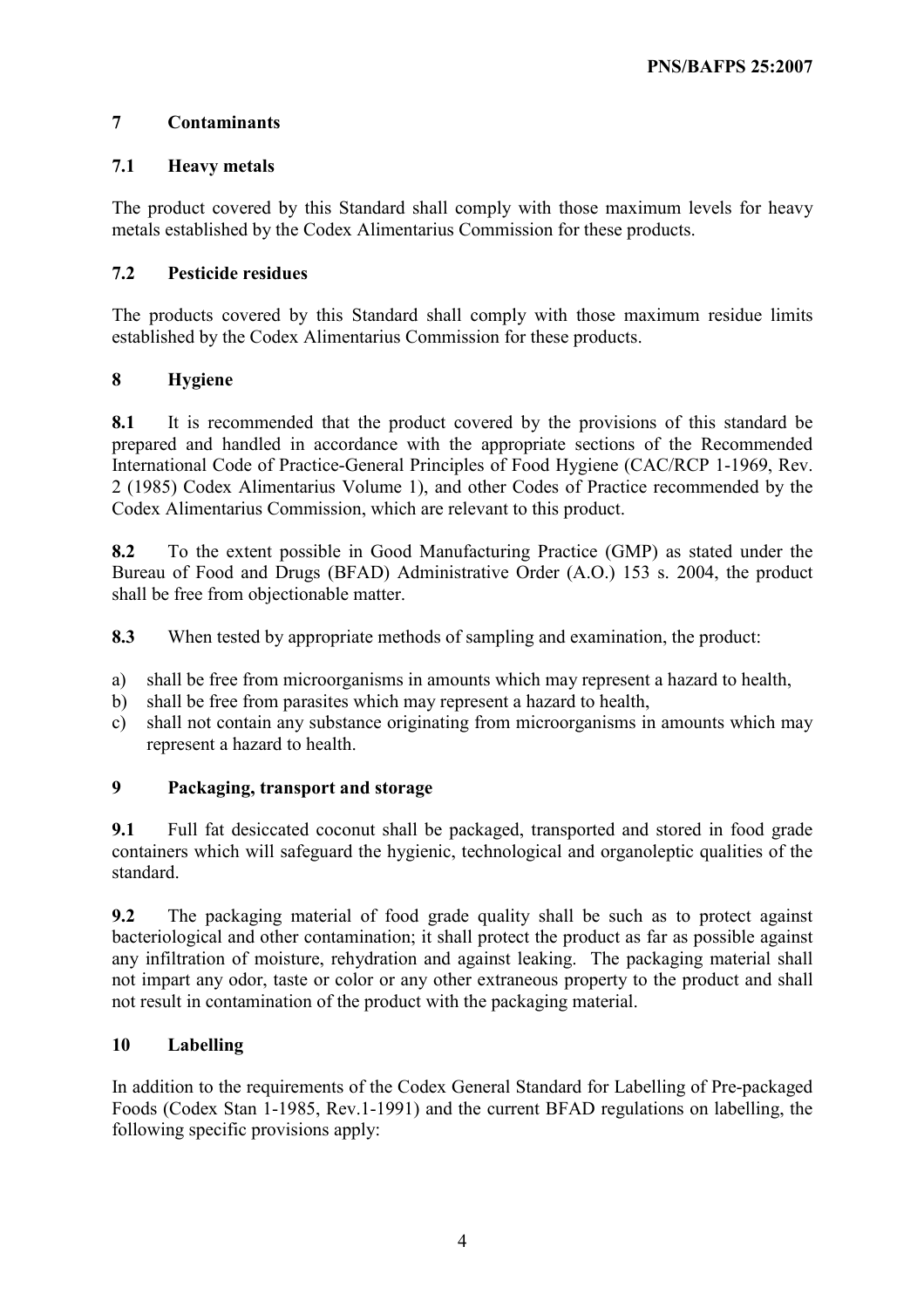# 10.1 Name of the product

The name of the product shall be "desiccated coconut" preceded or followed by the cut or grade and/or special markings and descriptions.

#### 10.2 Labelling of non-retail package

Information for non-retail package shall include the following:

- 1. Name of the product: "Desiccated coconut";
- 2. Cut or grade of product;
- 3. Name and address of manufacturer/distributor;
- 4. Registered trademark (optional);
- 5. Lot identification date;
- 6. Net weight, in kilograms (pounds, optional); and
- 7. The phrase "Product of the Philippines".

#### 11 Methods of analysis and sampling

Sampling method to be used for ascertaining conformance to the requirements of this specification shall be in accordance with PNS/ISO 874.

## 11.1 Determination of sulfite

According to AOAC 990:26

#### 11.2 Determination of granularity

According to ISO 2591-1:1988

# 11.3 Determination of titrable acidity of extracted oil

According to AOCS Ca 5a-40

#### 11.4 Determination of moisture

According to AOAC 925.40 or AOCS Ba 2-38

#### 11.5 Determination of oil content

According to AOAC 928.22 or AOCS Ba 3-38

#### 11.6 Determination of extraneous matter

Visual count on white background using 100-gram sample

#### 11.7 Determination of salmonella

According to AOAC 967.25, AOAC 967.26, AOAC 967.27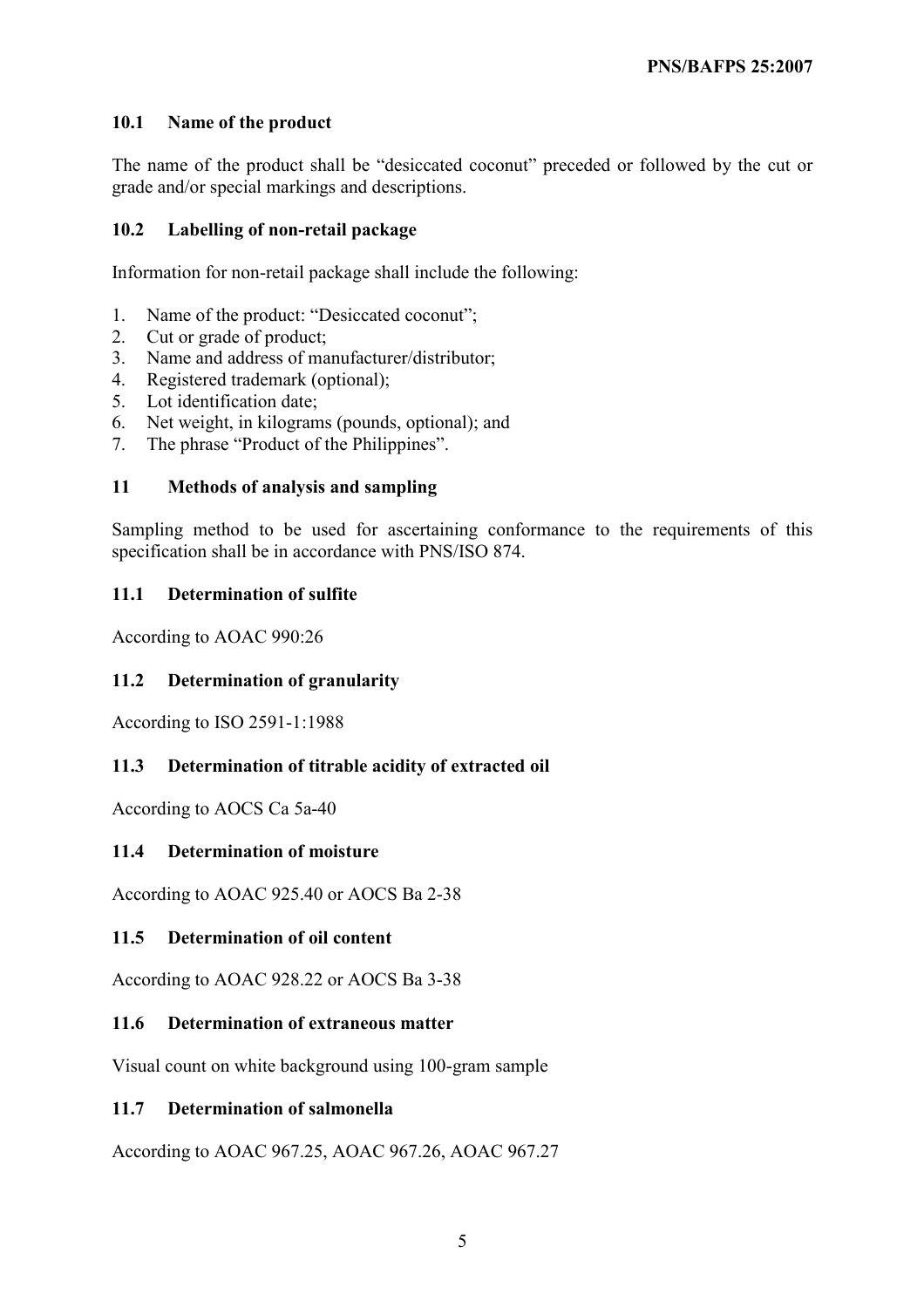# 11.8 Determination of coliform/E. coli

According to AOAC 966.24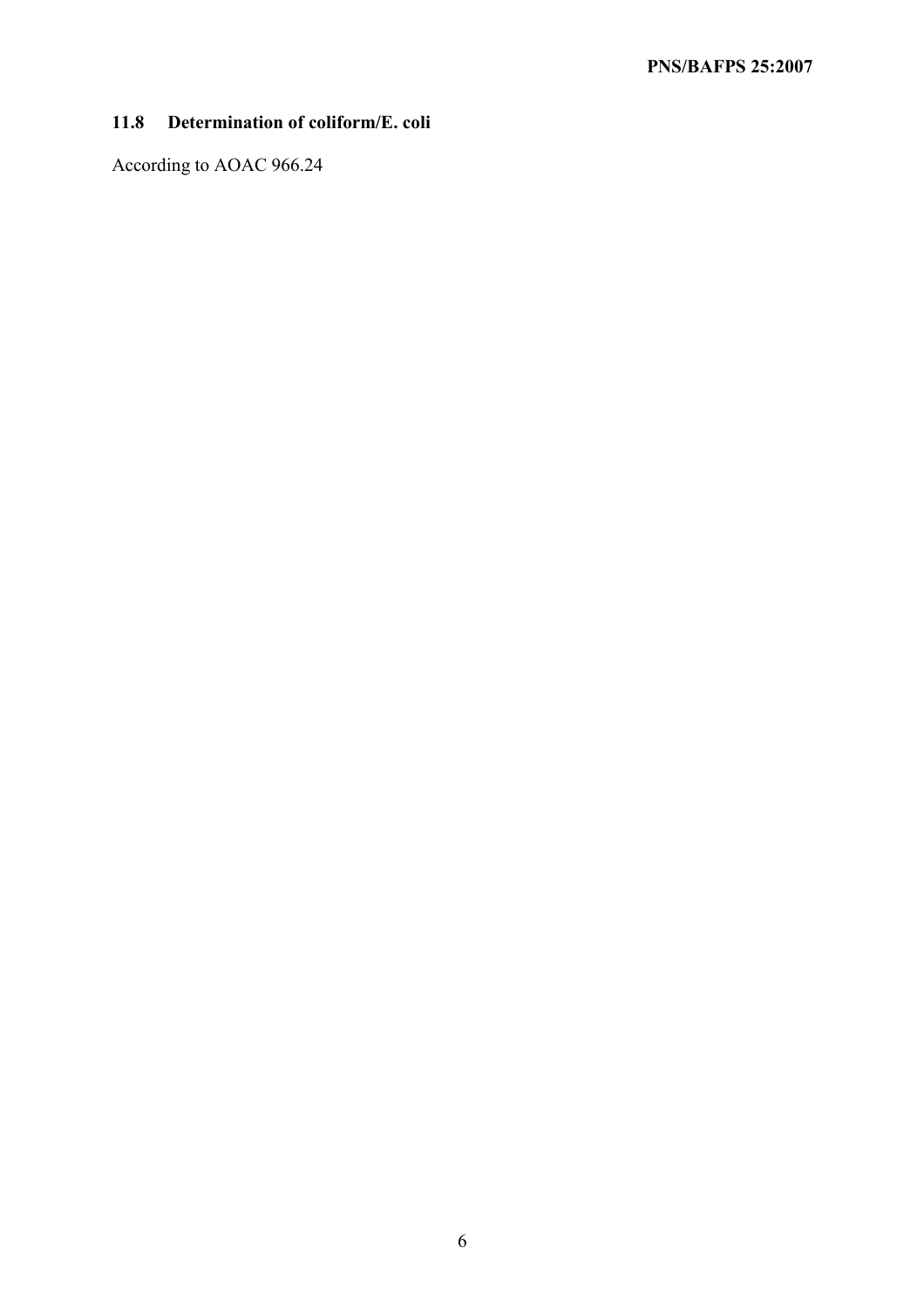#### LIST OF STAKEHOLDERS INVOLVED IN THE DEVELOPMENT OF THE PHILIPPINE NATIONAL STANDARD FOR DESICCATED COCONUT

#### Government

| Mr. Gilberto F. Layese                                                               | Director<br>Bureau of Agriculture and Fisheries Product Standards<br>Department of Agriculture                              |  |
|--------------------------------------------------------------------------------------|-----------------------------------------------------------------------------------------------------------------------------|--|
| Mr. Carlos B. Carpio                                                                 | Deputy Director<br>Philippine Coconut Authority<br>Department of Agriculture                                                |  |
| Ms. Norma Z. Granada<br>Ms. Alicia Fontecha                                          | Philippine Coconut Authority<br>Department of Agriculture                                                                   |  |
| Ms. Norma C. Hernandez<br>Ms. Myra F. Magabilin                                      | <b>Bureau of Product Standards</b><br>Department of Trade and Industry                                                      |  |
| Ms. Adelisa Ramos<br>Ms. Ofelia Alba<br>Ms. Liberty Importa<br>Ms. Theresa Cerbolles | Bureau of Food and Drugs<br>Department of Health                                                                            |  |
| Academe<br>Dr. Ma. Concepcion Lizada                                                 | Professor<br>Department of Food Science and Nutrition<br>College of Home Economics<br>University of the Philippines-Diliman |  |
| Dr. Evangeline Santiago                                                              | Natural Science Research Institute<br>University of the Philippines-Diliman                                                 |  |
| Dr. Connie Reaño                                                                     | <b>Institute of Plant Breeding</b><br>University of the Philippines-Los Baños                                               |  |
| <b>Industry</b><br>Ms. Yvonne T. Agustin                                             | <b>Executive Secretary</b><br>United Coconut Associations of the Philippines                                                |  |
| Mr. Cesar Acosta<br>Ms. Fe T. Reyes<br>Mr. Carlos Mercado                            | Franklin Baker Incorporated                                                                                                 |  |
| Mr. Napoleon Irasusta<br>Mr. Rustico Macaraig                                        | Pacific Royal Basic Foods Inc.                                                                                              |  |